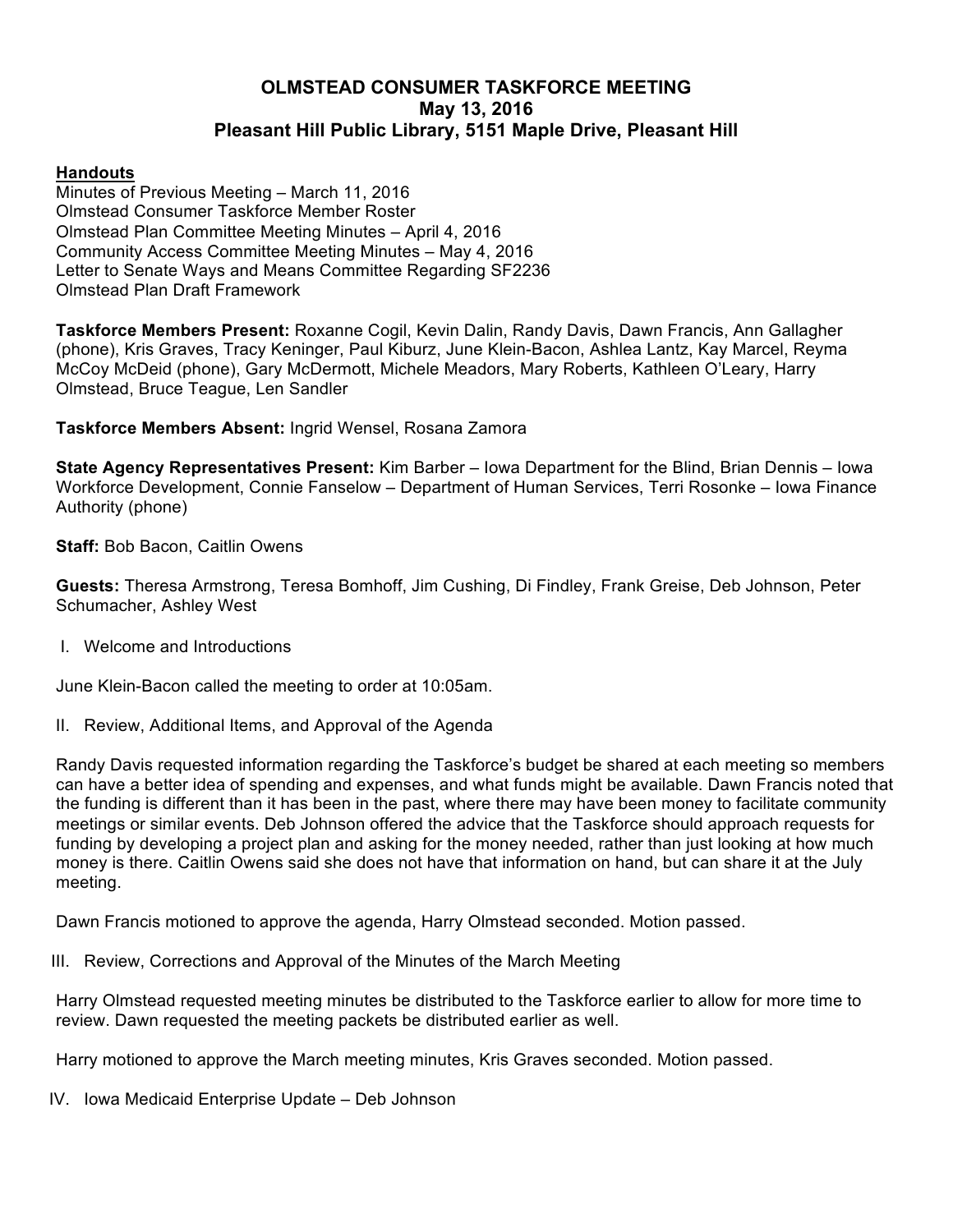Deb shared that IME has been conducting listening sessions around the state and asking providers and members how managed care is going so far, and the MCOs themselves are listening to the feedback received as well. She said there will be a meeting in Cedar Rapids in July, and the full list can be found on the IME website. She said they have received feedback that the meetings are not being publicized well enough and are trying to promote them better in response. Dawn said distributing the announcements via email would be more effective since people may not make it a habit to visit the IME website. Michele added that the website is hard to navigate and agreed that distributing through email would be ideal, perhaps making sure Caitlin receives the information so she can distribute to the Taskforce. Deb said she hopes everyone is signed up to receive the newsletters and updates from IME, but she will also make sure information is sent to Caitlin.

Deb said she received the list of questions from the Taskforce, and the list of transition concerns shared by the Medicaid Committee. She said they are tracking problems encountered by members very closely, so as people hear about issues from members or providers encourage them to contact member/provider services at IME if they are unable to get resolution from the MCO(s). She said the issues shared by the Medicaid Committee are at a high level, and it is easier for IME to respond case by case, as they then push the issue with the MCO and expect an answer from them within 24-hours.

Deb said she is interested in what the Taskforce is hearing or experiencing regarding the transition. Dawn noted that she heard from a mental health provider in Dubuque that the transition is going better than they had initially feared. June shared that she is aware of an issue with a foster child who had Medicaid listed as secondary insurance incorrectly, and as a result went without medication for three days. Tracy Keninger added that being without medications is not acceptable. Roxanne said due to the amount of paperwork required to navigate between each of the MCOs, providers are experiencing backups resulting in individuals going without medications, among other concerns. She asked who nurses can call to resolve issues more quickly as they arise. Deb said they should call IME directly and they can contact the MCO and let them know the issue needs to be resolved quickly.

Kay Marcel asked how long people are typically waiting when they call IME or the MCOs. She said the difficulty of lengthy call waits is acute for people, particularly if they have small children or limited time. Deb said that information on abandoned calls, how many calls come in, and how long people are on the phone is tracked. Michele said she has had difficulty getting through at peak times, like first thing on a Monday morning, but less trouble at other times, and that overall she has had a positive experience with the phone contacts she has had.

Ashlea Lantz said that her sister uses CCO for job coaching, which is an incredibly important service for her, and in the past it has taken between 6-8 weeks for approval, but was recently approved by AmeriGroup in less than 24 hours. She said that is a really nice change, and she wanted to pass it along.

Len said he has been getting more calls regarding CADC and increasingly hearing that people are being investigated for bookkeeping problems. He said some are reporting very heavy handed tactics, and it would be helpful to get some information from the Department regarding how many people are being examined for bookkeeping issues, fraud, etc. He said he has seen the trainings people go through and they are not really meant for family providers. He said the penalties are not typical of what he encounters for that type of issue, including threats of jail time, law enforcement knocking on doors, etc. He asked what is being done with these issues when they arise with professional providers, whether the Department has a way of distinguishing between actual fraud and someone not being able to keep up with the bookkeeping, and what the oversight of the process is.

Deb said when an individual agrees to become a Medicaid provider they agree to follow the rules. She said a form has been developed in conjunction with CADC providers, and they tried to make it as simple as possible. Typically with CADC providers IME does random audits to look for anomalies, and work on referrals if they hear someone is not doing what they are supposed to be doing. She said sometimes when they ask for documentation and an individual is not able to provide it they can provide additional training and give that individual one pass, but let them know IME will be coming back and checking again. She said if the issue is not corrected they sometimes put people on a pre-pay system where documentation is required before payment.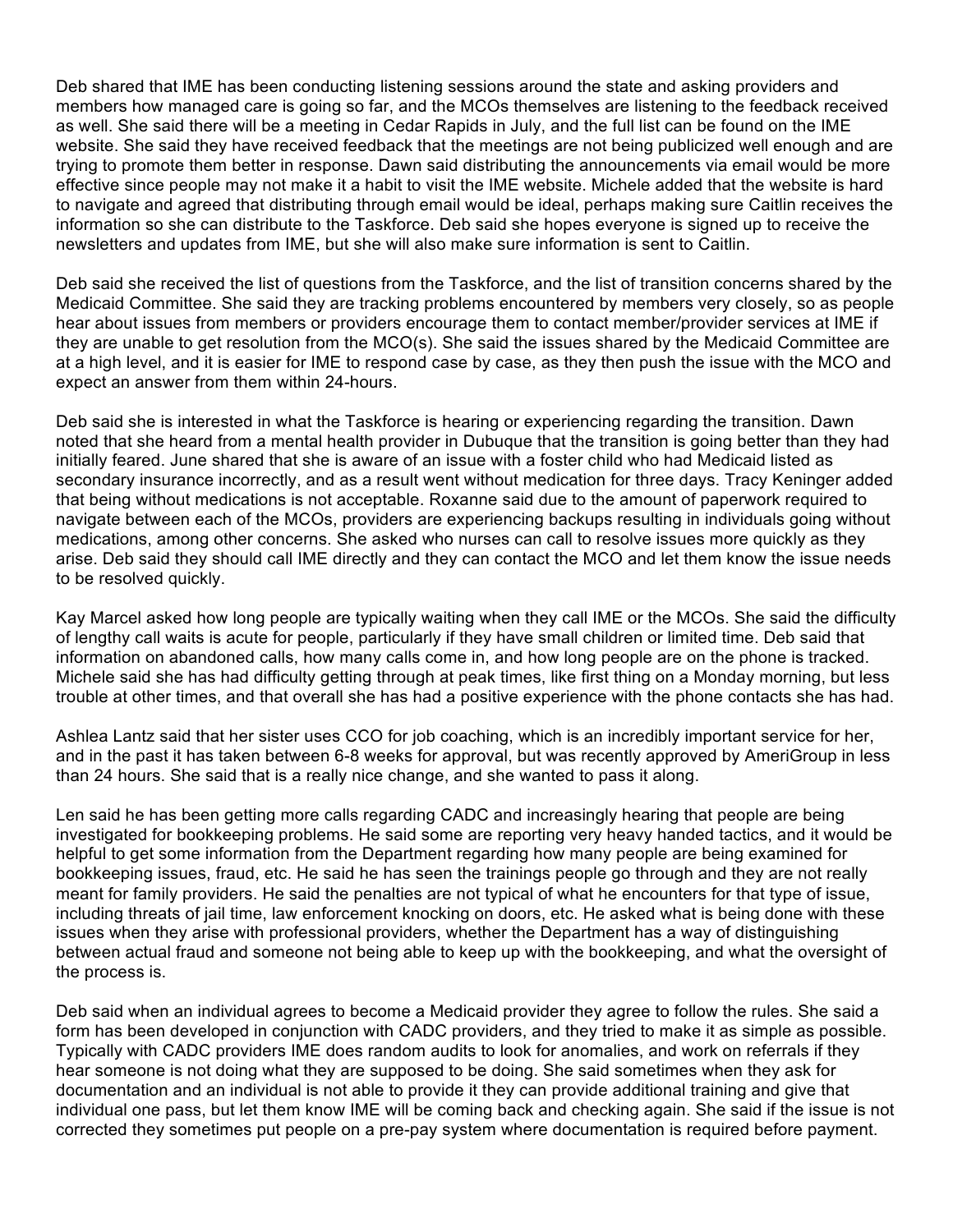She said the Medicaid Fraud Unit is not under the jurisdiction of DHS, but instead the Department of Inspection and Appeals, and when there all suspected fraud has to be referred to them. She said IME tries to work with individuals as these issues arrive, both CDAC and professionals. Len said he is interested in getting a sense of the proportions, how many are referred, how many go to the Fraud Bureau, etc. Deb said the cases that are taken on by DIA have to be bigger, as they will not take issues that are smaller because of limited resources.

Roxanne said she knows there have been issues with hospitals in Omaha contracting with the MCOs, but not the individual providers. She asked if the MCOs are still trying to bring on outside state hospitals like Mayo. Deb said they have to for six months, and Mayo has declined to contract with the MCOs, even in Minnesota. Roxanne asked how it seems to be going to get those approved on a case-by-case basis, and Deb said she thinks they are typically approving those requests.

Roxanne asked how the Ombudsman's Office is working with IME, and how they pass along information they are receiving. Deb said they pass along complaints received for IME to research. She said it is housed under the Iowa Department on Aging, but they communicate regularly. She said they had a call with an MCO, longterm ombudsman, and IME about an issue recently that was a really good collaborative effort.

Len asked Deb what she is hearing from groups other than the Taskforce. Deb said she is hearing that NEMT is a problem, including wait times for transportation; prior authorization delays; and that the MCOs have been getting a lot of feedback on the prior authorization process. She said waiting 10 days for prior authorization is not acceptable, and their goal should be to complete those in less time than the maximum stipulated in their contracts. Michele asked what is being done to address the transportation issue. Deb said she has heard that getting it authorized has been a problem, and that people are being picked up way before an appointment and waiting to be taken home way after the appointment has finished. Deb said they are working on a transportation matrix that shows how it is supposed to work for each MCO to make sure that the process is clear for members. Michele asked her to try to make it extremely simple, and Deb said they are trying. Deb said another thing that has come up that they want to help people understand better is that it is OK to bring a PA or someone else to an appointment, but they have to let the transportation provider know so they can be prepared for that and make the appropriate arrangements. Michele noted that the transportation providers should be asking that question every time someone makes an appointment.

Roxanne said she has also heard that orthotics are not being covered by AmeriHealth. Deb said she would bring that to their attention, and some of these issues are resolved by providing clarifying information to the MCOs. She said if an issue comes up with one MCO they let the others know so it will hopefully not be duplicated. She said they meet on Mondays, Wednesdays, and Fridays to share what they are hearing.

## V. Mental Health and Disability Services Update – Theresa Armstrong

Theresa shared that the Health and Human Services Appropriations bill has not been signed by the Governor yet, but they are anticipating the things she is going to discuss will go forward.

# *Autism Support Program*

She shared that the Autism Support Program has been managed by DHS since April 2013, and there were some changes to the ASP that advocates were excited about because it will open the program up to more individuals. She said currently the ABA services are for kids who have no other means to get it; meaning they are not on Medicaid and family insurance won't pay for it. One of the criteria was they had to be under age 9, and the legislation moves that up to 14. She said currently there is also a limit on income of 400% FPL which is being moved to 500% FPL. She said there is a co-pay for families above 200% FPL, and currently the cost share cap is 10%, but it is being changed to 15%. Theresa said the ASP has continued to be funded, and even though all of the funds were not spent it did not get cut. She said the total appropriation ends up being about \$1.7 million.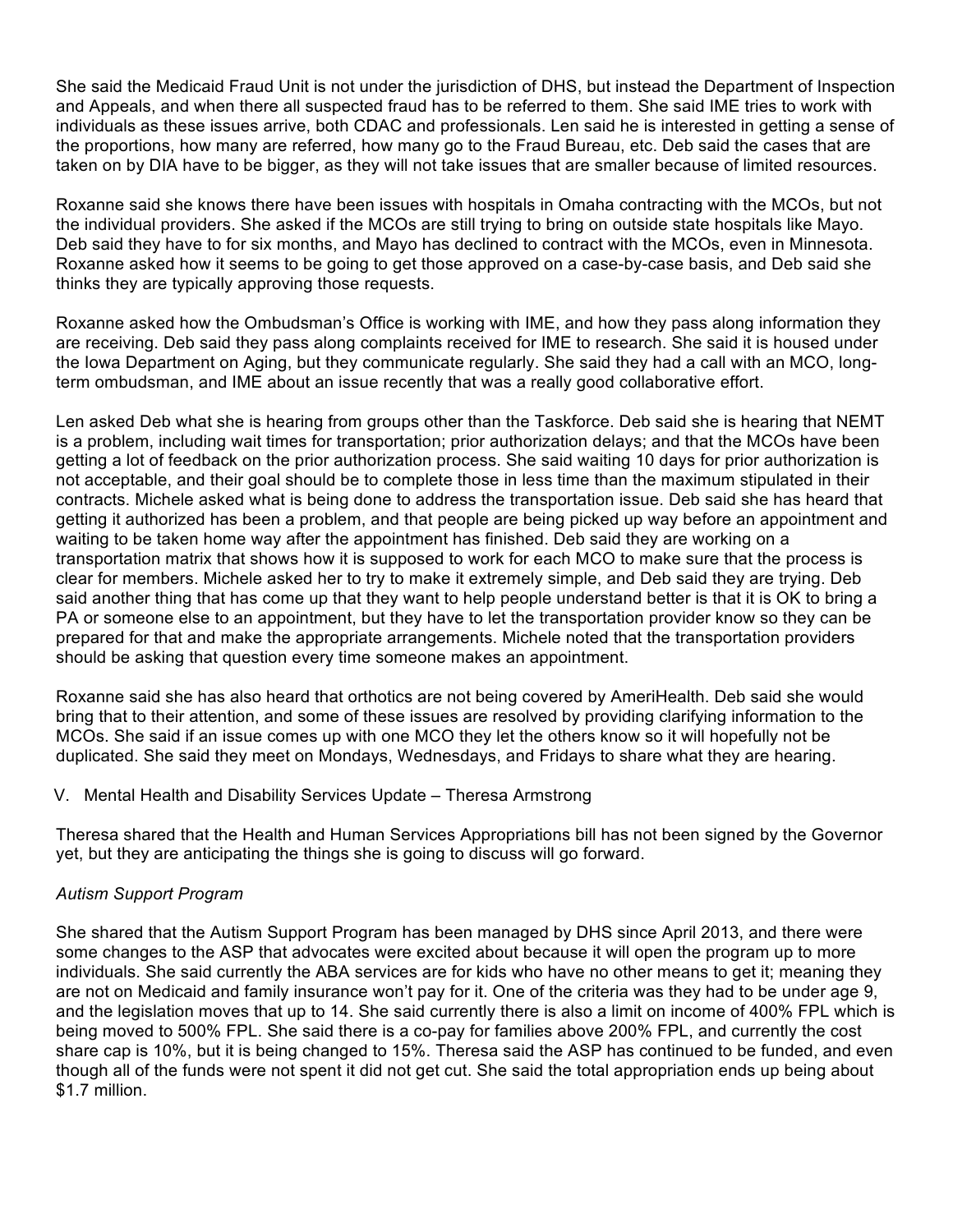Mary Roberts asked where the age limit of 14 came from and noted that it seems arbitrary. Theresa said the message the legislature got in the beginning seemed to suggest that the younger a person gets ABA the better, so that is likely where the initial age limit of 9 came from. She said they heard from advocates that they wanted that age to be higher because it certainly does help beyond the age of 9, but she is not sure where they got 14.Tracy asked if there was anything done to make it more available statewide, rather than mainly in urban areas. Theresa said there were dollars to create a grant program for BCBA given to IDPH, and there were some changes to the requirements for that this year because there is still have a struggle with not having that many programs to certify those professionals. She said IDPH is still working on those rules, but the idea is financial assistance for people to receive education.

Kay asked if the money wasn't spent last year because of the provider issue. Theresa said it is a combination of things, and they think opening up the criteria might help, but also some providers have waitlists and it is especially a struggle in the rural areas. Mary asked if ASP covers telehealth, and Theresa said yes.

# *Children's Mental Health and Wellbeing Workgroup*

Theresa shared that the recommendations made by the Children's Mental Health and Wellbeing Workgroup have been put into legislation. She said MHDS will be working on some of that very quickly. She said the legislature appropriated \$300,000 to DHS for two entities that will start the planning of children's crisis services, and they will have to work with other entities to move forward on a children's crisis program. A detailed report is due December 15<sup>th</sup> so MHDS will be moving really quickly on that to get the proposal out. She said the goal would be to put a plan together that could be representative of a statewide system. She said another recommendation was to establish learning three to five labs across the state. MHDS is going to look at current practices, data, and what they can pull from providers who work with kids. She said there has been national child welfare TA in the state and they will continue to work with them. Theresa said the workgroup will be pulled back together to serve as an advisory group, and that will be happening pretty quickly too. Teresa Bomhoff said the learning labs sound a lot like Community Circle of care, which might be a good starting place for making recommendations on how that could be done in other areas.

## *MHDS Levy Legislation*

Theresa said there was legislation that did not pass that attempted to reduce the limit on the levy but allow counties that were below \$47.28 to increase their levies. She said current code doesn't let those who are below \$47.28 to raise their levies, so it would create more equality in the system, and help regions be more sustained in their funding.

Theresa said there was a levy bill, and the legislature felt they had to at least maintain where the system is currently, so it extends the \$47.28 levy cap that was set to sunset this year, and the counties above had to come down, but the counties below had to stay. She said they also gave some funding to struggling counties, which amounted to \$500,000 to Scott County, and \$2,500,000 to Polk County. She said there will be a MOU with Polk County to work with DHS on a sustainability plan, and a MOU with the eastern region that Scott County is a part of to agree that they will remain intact over the next year as a region, as that has been an issue they have been struggling with. Dawn noted that this will be a significant problem for Polk County, as they wanted \$7M and they didn't get that, which might mean they will have to cut services. She said she thinks Scott County asked for significantly more than they were appropriated as well. Theresa said the region Scott County is a part of has enough money, but Scott County was significantly below the levy. She said if they accept the money and terms of the MOU they are agreeing to remain intact as a region. She said part of the request from Polk County was for cash flow that they will need until they are able to get property tax dollars, and it's included in legislation that they should have the ability to operate as a business. She said they are working with them on their budget. She noted that all of the regions have to submit annual budget and service plans to DHS by April 1<sup>st</sup> each year, and they are working with Polk County to amend theirs.

June asked if any services were cut when the budgets were submitted on April 1<sup>st</sup>. Theresa said they will be posting those soon and can get that information.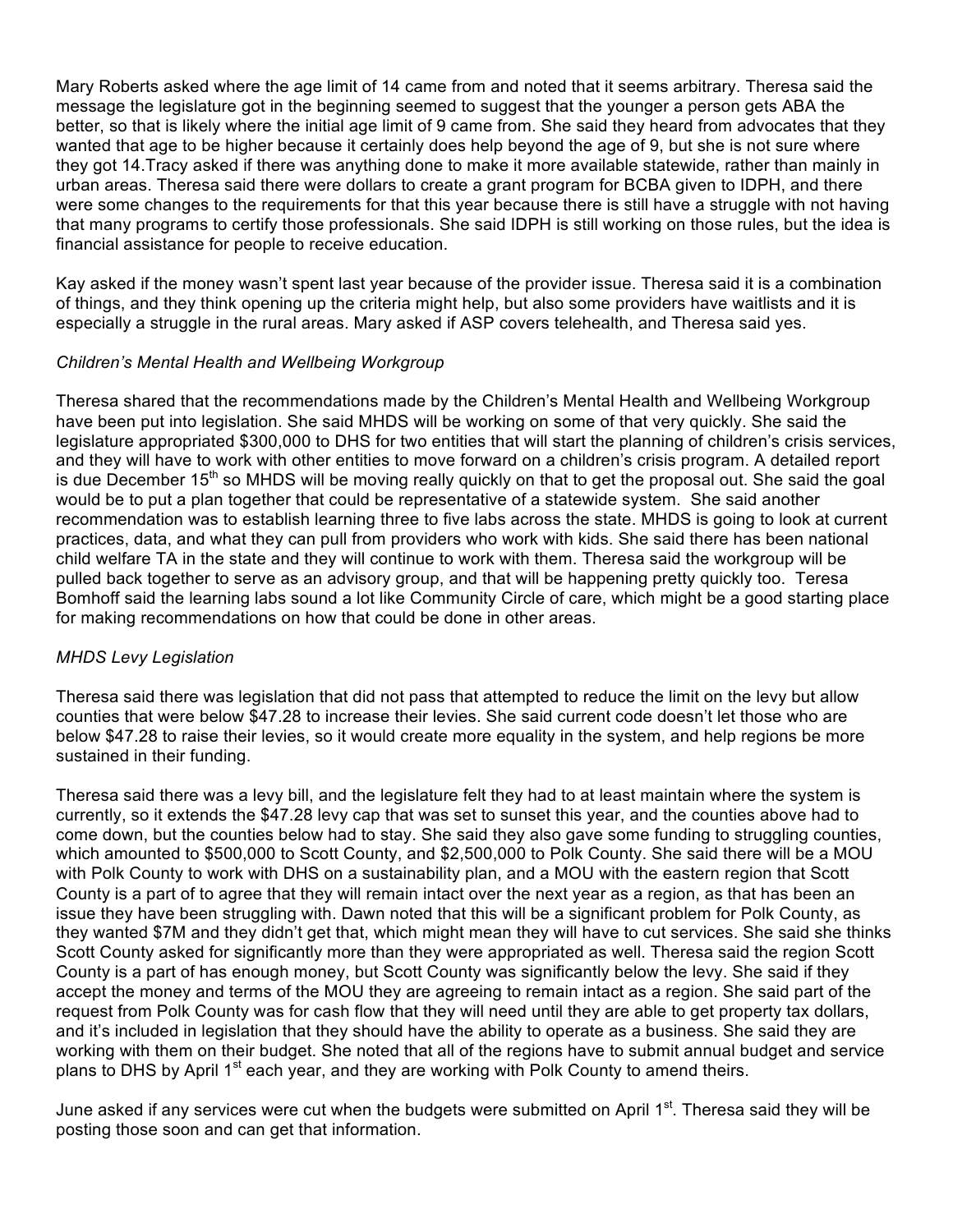Theresa said DHS has a report due to the legislature on December 15<sup>th</sup> regarding redesign, including identified gaps, what the struggles have been, and how the regions are operating administratively. Len asked if people are reporting on the comparison of the county system, and what has changed since redesign. Theresa said she doesn't know that the data will be detailed to that level, but there might be some ability to compare data. Theresa said the Iowa State Association of Counties pulls some of that data. She said DHS will be talking with the regions and are really close to putting out the dashboard, and are currently in the process of putting one together for each region. She said the Taskforce may be interested in adding Rose Kim or someone else from DHS to a future agenda to talk more about that.

## VI. Olmstead Plan Committee Report – Dawn Francis

Dawn shared that she worked on a revision of the Plan with input from the Committee, and changes mainly focused on making the plan a little more accountable. She said they suggested renaming some of the headings, and doing some reorganizing to make it easier to understand. She said the changes weren't drastic, mainly changes in wording and format. She said she added a suggestion for how data could be reported each year to make sure it is clearly marked and easy to see progress throughout the life of the Plan. Dawn said she thinks the Plan needs to be formatted so it can be read across the columns so all of the information lines up.

Kay asked if the data in the fourth column is supposed to be objectively measuring what is stated in the first column. Dawn said yes, and the main goal is to state desired outcomes, how they will be measured, and what will be done to make progress.

Connie noted that one of the difficulties of this process is that reporting numbers is useful in many ways, but it doesn't tell us if people's lives are getting better, and whether they are getting everything they need. She said they are trying to figure out what can be counted that says progress is being made, and what they can show that really reflects improvement in people's lives.

Len thanked the Committee and DHS for the work put into the Plan so far. He suggested taking into account layout, color, and ability to review for individuals who have spatial and/or color perception difficulties. He also suggested looking at how to document and measure additions to the workforce, and what types of providers they are.

Dawn asked that anyone with other activities to add to send them to the Committee.

# VII. Olmstead Plan Update and Walk Through

June said she wanted to acknowledge that this is a lot of information to digest, and proposed the Taskforce take in the information Connie presents and if needed schedule an internal call to answer questions or discuss further.

Connie said the headings in the finished Plan will contain links so people can get more information about each activity if they would like to, but also keep the document shorter and easier to read for those who may not want that level of detail.

Len said it might be helpful if there was a page or two at the beginning of the document explaining how to read the Plan, and what the vision is for the completed product, so there is a clearer sense of what the where it is headed and what components are still going to be added. Harry suggested including a table of contents so people can find a topic they are looking for without searching the whole document.

Len said it would be helpful to know how the consumer surveys are going to be conducted, how often they will be repeated, etc. He said it was discussed at the last meeting that simply asking yes/no questions will not yield quality data, especially without first assessing whether people know what services and supports are available to them, and what they are receiving. Dawn said the surveys are something that will be formed and focused on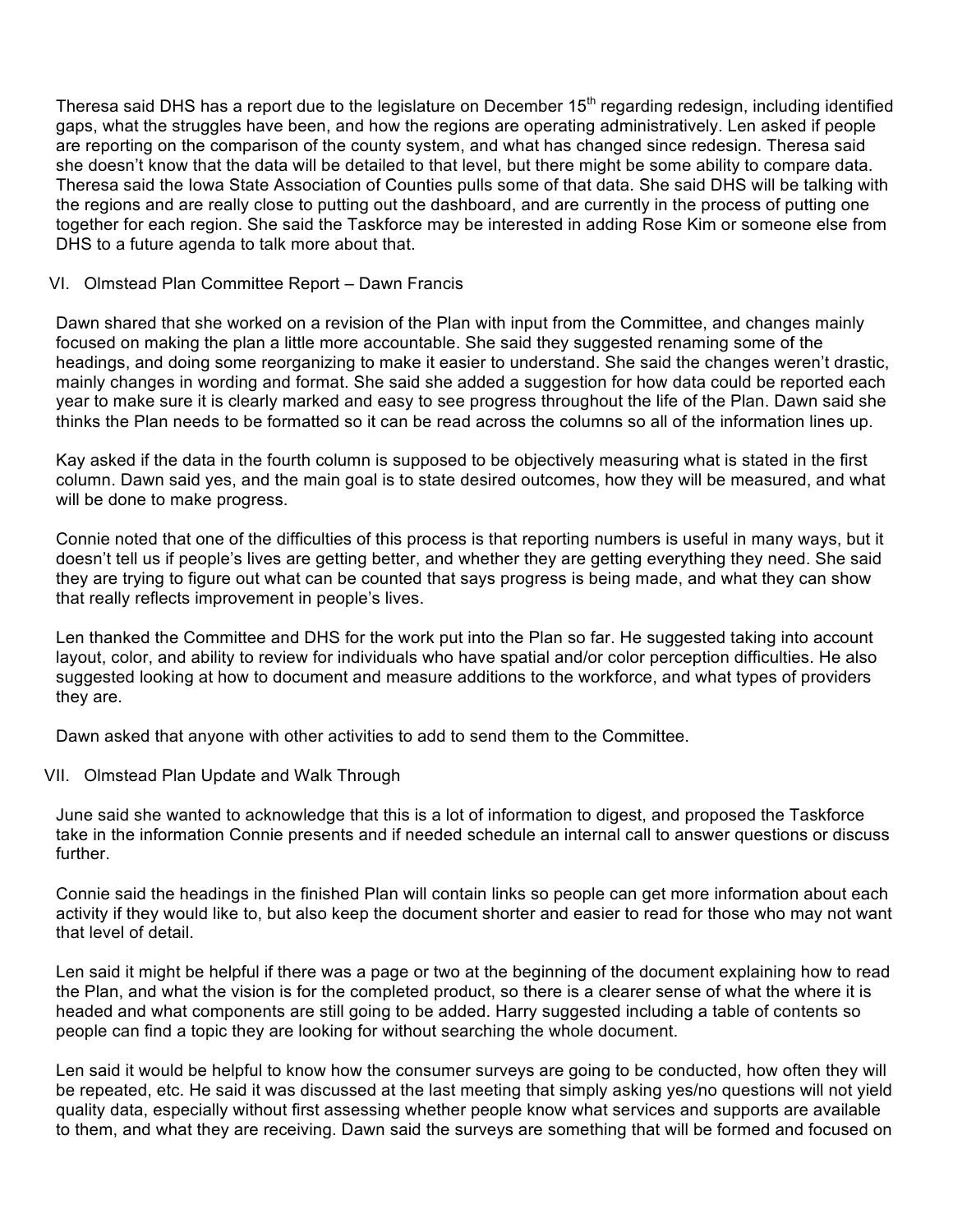down the road, and the focus up to this point has been more on getting the framework together. Connie said they are looking at the Iowa Personal Experience Survey that Medicaid conducts, and it is very in-depth, and they may be able to use information from that survey towards the Olmstead Plan outcomes. She said they also want to reach people who are not Medicaid members, and to do that they may not be able to do an in-depth interview in-person. Len said a good first step might be to canvas a random number of individuals and ask them questions that get to the content of the Plan, like what services are available to them, for example, it would be clear whether or not education and outreach efforts are working or not.

Tracy said she thinks it is important to make sure the plan is not just focused on individuals with disabilities who receive Medicaid, as there are a lot of people who do not access services but cannot be left out of the Plan. Connie said she agrees that is important.

Connie said she hopes to be able to go out and hold public meetings throughout the life of the Plan to ask people how things are working, etc.

Kay said in Louisiana the waitlist got so big that they started a process to validate the waitlist and asked people on the list what services they were in need of. She said one thing they found out was that there were people on the list who were receiving services of some type, while there were others who were receiving absolutely no services. Dawn said an issue in Iowa is that there isn't even a pre-screening when people sign up for the waitlist, and a person could be eligible when they sign up, but not when a slot opens for them. Kay said that was the experience in Louisiana as well, and over time they decided to do the work on the front end, and revalidate the list when needed. She said it isn't a true picture to the funding sources of how many people are actually waiting. Connie said that Deb has reported in the past that only about 40-50% of the people on the waitlist end up being eligible to take the slot, and the legislature knows that is built in.

Bob Bacon shared an observation that the Taskforce doesn't have as much representation from state agencies as they have had in the past. He said as the Plan moves forward it is going to be important to share it with representatives from all of the state agencies involved with Olmstead Implementation so things aren't missed that should be included. He said on the conference calls the Olmstead Plan Committee has held that he heard that there was a concern whether or not the Plan was forward thinking enough. He said those concerns were certainly heard by Connie and Caitlin as well. He said when Connie was talking about the summary of activities that will be linked in the Plan, they are looking at how to make those more than just an overview of activities, but to have a clear tone of movement and outline where each activity is headed. He said they will include a description of the activity, next steps, what is currently being done. He said right now they are looking at changing some of the outcome verbs as well and hopes these efforts combined will result in Plan that is more future focused.

## VIII. Bridging the Aging and Disability Services – Jim Cushing

Jim thanked the Taskforce for inviting him to speak, and shared a little bit about his background and passion for the work he does. Jim said the Area Agencies on Aging have an association that supports six regions, and his primary role is as an advocate for the AAAs, consumers they support, and providers they work with in the community to provide that support. He said he is on the MAAC and took notes on the earlier discussion so he could share those with the executive council. He said he is trying to reach out to groups like the Taskforce and find common ground, and areas where groups can partner and move things forward.

He said many people likely know that the ADRCs are in Iowa Code, and are administered by IDA. ADRCs are charged to work with stakeholders and other community partners to organize a coordinated system for information and referral, options counseling, and consumer access to services and information. He said with respect to collaboration he would like to continue to move forward to look for common ground between the aging and disability service worlds. He said he thinks they can partner to share information and make sure people are on the right path so they can be supported in the way they need to be to remain independent in the community.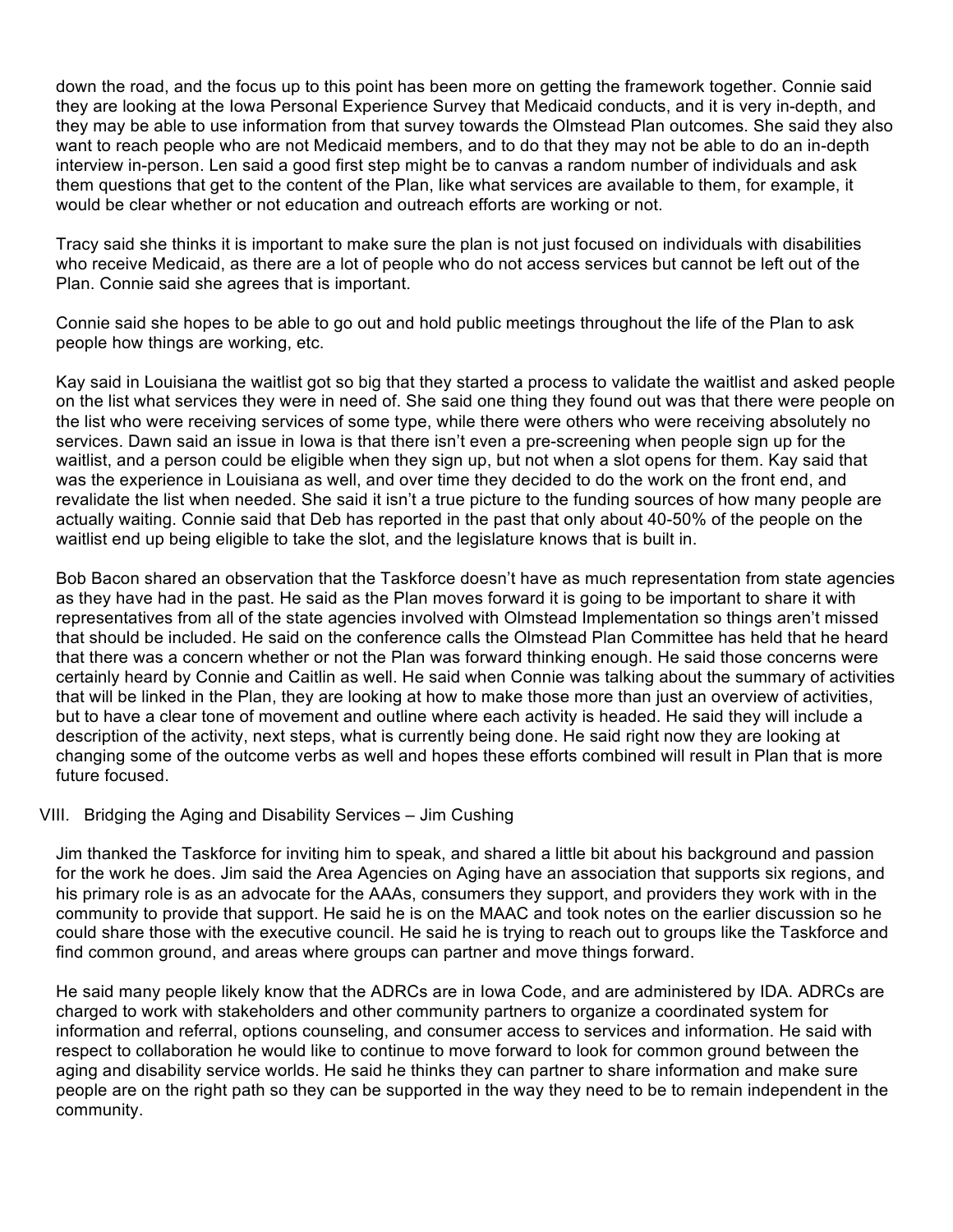Jim asked what thoughts the Taskforce had on either concerns, or more importantly how they can find common ground. He said if you look at the concept of the ADRC as it was envisioned, a lot of people were brought together to put their input into what a model could look like in Iowa. He said he has been working with June and Dawn to get disability information to share with ADRC advisory groups so they can stay informed about issues impacting individuals with disabilities, and what the ADRCs can do to help address those issues. He said he also wants to make sure they have the right representatives on local and regional advisory boards.

Randy asked how much funding the ADRCs were given. Jim said there here were no dollars to start-up the ADRCs. He said the AAAs receive federal funding from the Older Americans Act and some state elderly services funding money, which is earmarked for specific use. That funding can be utilized to provide information and support, but they are constantly looking at the funding the AAAs receive and trying to balance whether it is used to fund direct services and supports, and funding for information and support that helps people help themselves. He said the AAAs have utilized funding to build the ADRCs to the point they are at today, which includes the call center and the 15 regional coordination sites, options counseling, Iowa Caregiver Program, and elder rights specialists.

Dawn said it was her understanding that there was a little bit of money appropriated in the form of a planning grant. She said IDA called a meeting several years ago and the AAAs were there, as were the CILs and other disability and aging groups. She said they broke them into groups based on regions and told each group to discuss which entities were going to apply for that planning grant, and that it didn't necessarily have to be the AAAs applying. She said after that meeting the AAAs went to the legislature and got language put in that said only the AAAs could get the funding. She said she understands why they did it, and that it was a small amount of money and they are the entities mandated to do this work, but it caused some bad feelings. She said it would have been better to address it outright at that meeting or in a follow-up. She said she also thinks there was federal money to develop LifeLongLinks. Jim said he would have to research that information because it pre-dates him. He said the balancing incentives grant was meant to build the LifeLongLinks infrastructure, and that the full grant was not awarded, but the AAAs met the full criteria to receive that funding.

Jim said he is aware that there has been some tension between aging and disability services, and that there may still be. He said if he can imagine the frustration of expressing your wishes and needs towards a system that includes people with disabilities, and then feeling like that input was not followed through on. Dawn noted that it is important for people to understand that Jim isn't the director of an AAA, but of their association, and he can't tell them what to do but he can keep working with him on these issues. Jim said he came to the association about a year ago and did a broad analysis, and one of the very first gaps he called out was that disability is missing from the ADRCs. He said there is a specific target in the strategic plan to address this, and one of the first components was to address staff knowledge, and they will continue to build on the foundation of the strategy.

Jim said he is aware that there has been some tension between aging and disability services, and that there may still be. He said if he can imagine the frustration of expressing your wishes and needs towards a system that includes people with disabilities, and then feeling like that input was not followed through on. Dawn noted that it is important for people to understand that Jim isn't the director of an AAA, but of their association, and he can't tell them what to do but he can keep working with him on these issues. Jim said he came to the association about a year ago and did a broad analysis, and one of the very first gaps he called out was that disability is missing from the ADRCs. He said there is a specific target in the strategic plan to address this, and one of the first components was to address staff knowledge, and they will continue to build on the foundation of the strategy. He said he hopes to continue to better understand the needs of individuals with disabilities going forward, and learn how to meaningfully articulate those needs together to maximize impact.

Tracy said one place that many around the table have seen a gap is in treating individuals who are under the age of 18, and that the LifeLongLinks database does not address that whole population. She said Iowa COMPASS is a tremendous database that already exists and does include that population, and from her perspective it has not been included in the bigger picture. Dawn asked Bob Bacon if he could share any of the recent developments with Iowa COMPASS.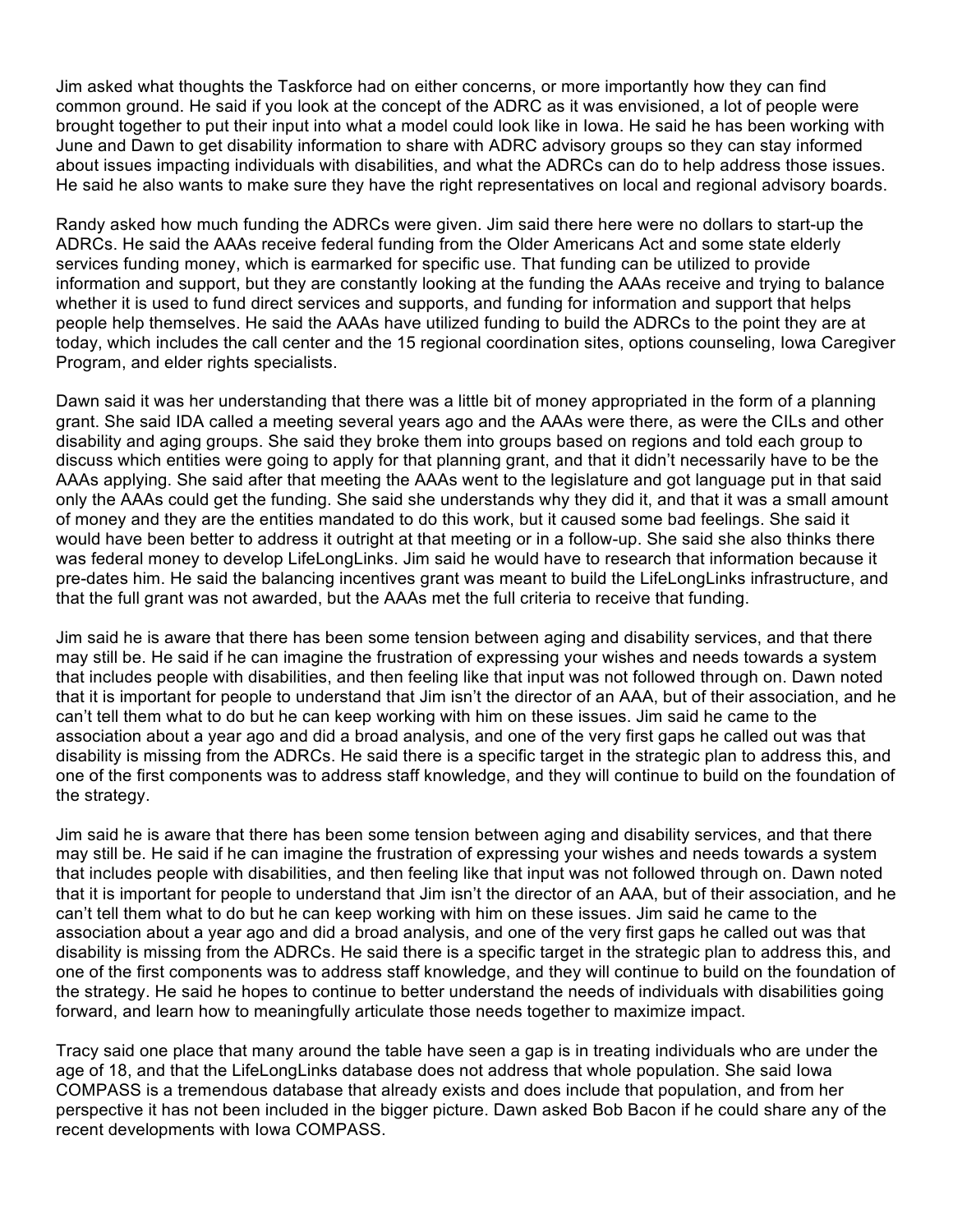Bob shared that IME was able to commit to funding COMPASS through FY 17. The contract hasn't been finalized yet, and it will not be as robust as COMPASS has been in the past, but it is a great start. He said Ann Riley, who was in charge of COMPASS, recently retired and Mike Lightbody who has been the primary Information Specialist has assumed her role. He said Mike is an expert on assistive technology and will do an excellent job. He said there are a few staff managing the database as well. Jim, COMPASS staff, and IDA had a meeting a few months ago to explore what partnership could look like given the scarcity of resources. He said Jim contributed a tremendous amount to that meeting, and it was overall very productive. He said there is going to be another call next week to talk about what the future could hold in terms of a partnership.

Harry asked if it would be possible for Jim to share the email addresses of local AAA advisory group members. Jim said yes, and it may be more useful to contact the individual in each region who is charged to make sure the AAA advisory groups are meeting and can share information about meetings and membership.

# IX. Mental Health Advocacy Update – Teresa Bomhoff

June expressed deep sadness at the recent tragic death of Taskforce member Jackie Dieckmann, and asked that a moment of silence be observed.

June shared that she asked Teresa to come speak to the Taskforce about current mental health initiatives she is focusing on as one way of honoring Jackie Dieckmann's life and dedication to advocating for improvements to the mental health system, and the individuals and families who are impacted by mental illness.

# *Health and Human Services Appropriations Bill*

Teresa gave an overview of the key features of the Health and Human Services appropriation bill that pertain to mental health and disability services. She suggested downloading the LSA handbook for more detailed information about the 2015 session, and said generally it is a good resource to keep track of. Key features of HHS appropriations bill summarized below:

- Appropriates just over \$1.3 billion for Medicaid. This funding level will reduce the chance that supplemental funding will be needed during the 2017 session.
- Fully implements First Five in 13 additional counties. First Five addresses healthy mental development for children 0-5; \$1,076,231
- Funds efforts to determine the best programs and initiatives to address healthcare workforce shortages and develop a strategic plan (funding sources differ) \$100,000
	- Provides rate protections to certain key providers as we transition to managed care
		- o Home Health Care: \$1 million
		- o Community Providers: \$2.2 million
- Buys down the HCBS waiver waiting lists \$2 million; 11,000 people on waiting lists; cost to buy waiting list down completely is \$16 million
- Eliminates 2 of the Governor's cost containment strategies that would hurt doctors, hospitals and nursing homes
- \$300,000 to fund children's mental health grants for crisis service development (SF 2297)
- \$200,000 to College of Direct Supports at IACP for training platform
- Continuation of juvenile justice graduated sanctions services with general fund \$5.2 million
- \$3 million to county mental health regions (Polk, Scott); this cost could be avoided with mental health levy fix
	- $\circ$  \$2.5 million to Polk County
	- $\circ$  \$500,000 to Scott
- \$1 million dollars to continue the Life Long Links/Aging and Disabilities Resource Centers to support elderly and disabled Iowans. 95% of users are pre-Medicaid and the services help contain the growth in Medicaid.
- Additional resources for Elder Rights Specialists in the Area Agencies on Aging that deal with elder abuse \$112,537
- \$100,000 for 1 additional Managed Care Ombudsman
- Funds 2 additional Resource Facilitators for brain injury. The facilitators help brain injured Iowans and their families find services and supports \$150,000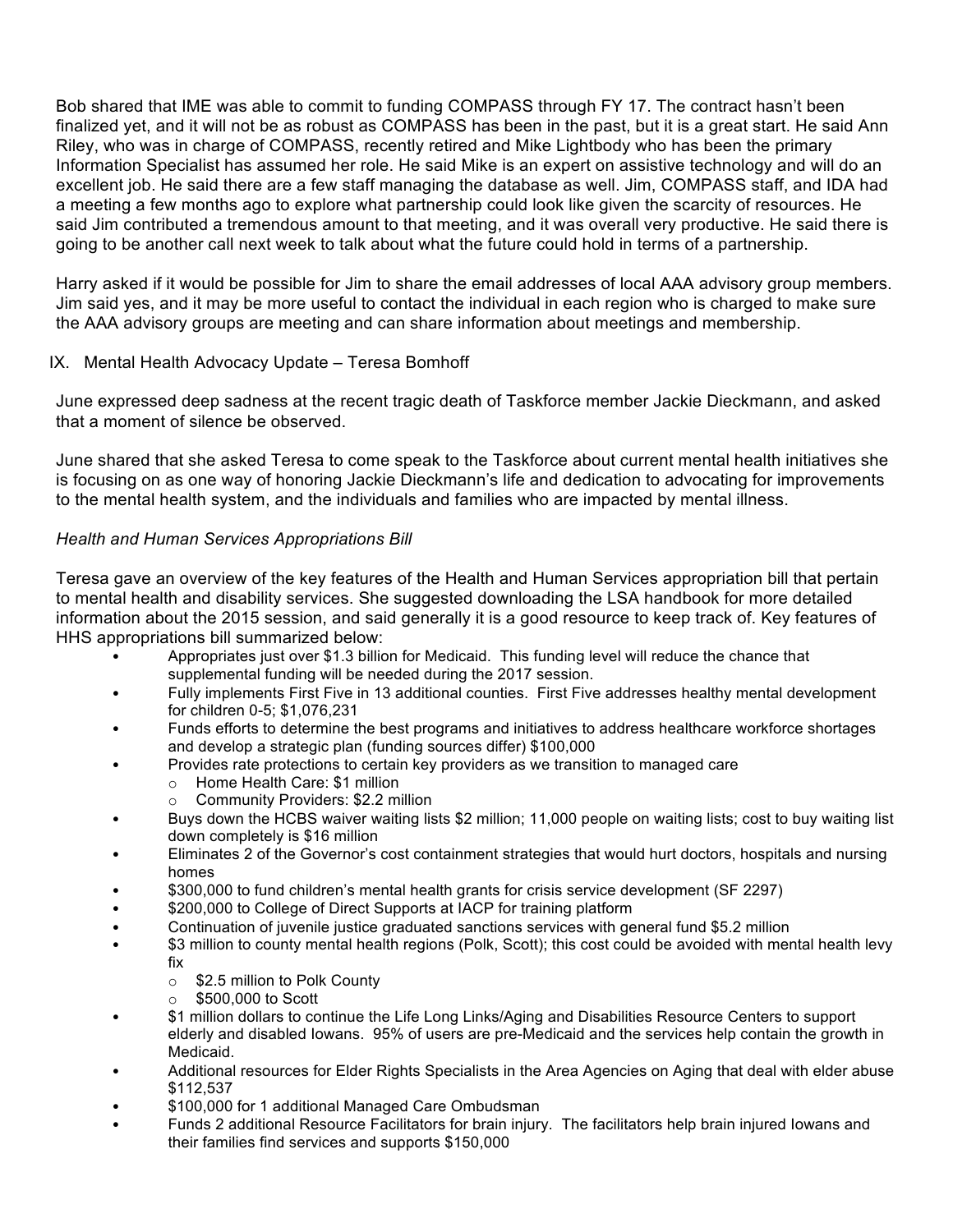- Decreases the negative impact of the Governor's cost containment strategy of scooping the DSH payments to UIHC by \$3 million
- \$300,000 for the Refugee RISE program (SF 2298)
- \$100,000 to food bank

### *Mental Health Advocacy*

Teresa shared a document that she often shares with people in advocacy roles that gives information and data on the prevalence of mental illness, stigma, workforce issues, suicide, etc. She noted that she tries to point out good things that are happening in Iowa as well, such as mental health redesign, which she thinks overall is a great thing as long as the funding issues can be addressed.

### *2016 State Elections*

Teresa shared a document with an overview of which state legislators are retiring, running unopposed, and those who will have primary elections.

### *2017 Legislative Priorities and Federal Legislation*

Teresa shared the 2017 legislative priorities of NAMI Des Moines, and why they are important. She noted that the first priority, "allow counties with less than \$47.28 per capita mental health levies to raise the levy up to \$47.28" was a priority last legislative session, but is needed again because it did not pass. The other legislative priorities included build the capacity of the mental health workforce; build a children's mental health system; and build multiple levels of care outside the correctional system. Teresa noted that in terms of workforce, the Olmstead Plan may be useful towards that priority, as well as the IDPH workforce study. She highlighted the new psychiatry residency program announced by Broadlawns, Unity Point, and Mercy hospitals, which will begin taking students in 2018. Additionally, Broadlawns is adding two internships for psychology students, and two fellowships for midlevel medical professionals like psychiatric ARNPs and psychiatric PAs.

Teresa shared that NAMI Des Moines recently did a study of provider networks and found that they were very inflated, which gives legislators and others the impression that everything is OK, when that is not the case. She said CMS recently said they want states to pass network standard and adequacy rules.

Teresa shared some federal legislation related to mental health, including the Mental Health Reform Act of 2016. She encouraged the Taskforce and its members to reach out to Iowa Senators and Representatives to encourage them to sign on to the bill as a co-sponsor, request they get involved in finalizing a mental health reform bill, and to keep gun issues separate from mental health reform.

Len said he thinks Jackie thought there was a breakdown in the justice system with regard to people with mental illness, and also concerned about her ability as a guardian to participate with the mental health advocate program. Teresa said she believes the guardian/conservatorship Taskforce is rewriting rules related to that, but thinks it is necessary to start looking at how that can be build upon within the justice system. Len said that often the law looks to see how the guardian can exercise their authority, rather than the person subject to the guardianship/conservatorship. June said with regard to the justice system in general, the Iowa Therapeutic Alternatives to Incarceration Coalition is a statewide jail diversion group that works on providing information and connecting people, including on issues related to jail diversion for individuals with mental illness and other types of disabilities. She said there is a sequential intercept model from prebooking to release to connect people with resources.

Harry motioned for the executive committee to draft and send a letter to Senators Grassley and Ernst urging them to support the Mental Health Reform Act of 2016. Kathleen O'Leary seconded the motion. Motion passed.

## *Legislation Honoring Jackie Dieckmann*

Teresa shared a document outlining the Jackie Waiver, which is a proposal to prevent similar tragic events in the future by providing an exception for hard to place individuals who need higher levels of care than Iowa can currently provider so they can receive long term treatment in a sub-acute facility. The document lists the many instances where the system failed Jackie and her son Michael, culminating in the death of her and her mother. Teresa said the proposal has been shared with Jackie's family, and there is a meeting scheduled for May 23<sup>rd</sup> to discuss it with the governor.